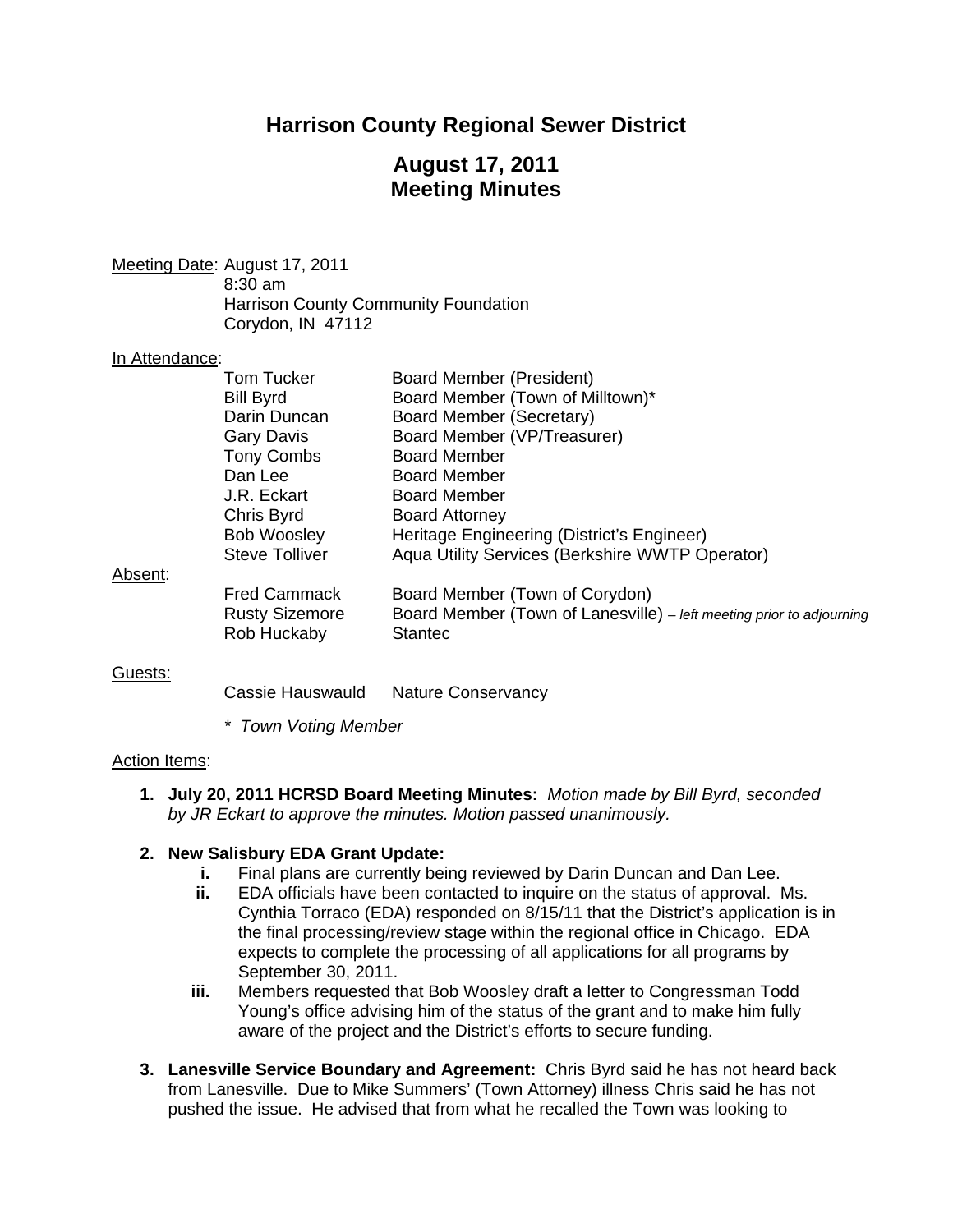HCRSD Mtg Minutes August 17, 2011 Page 2 of 3

> shorten the term of the agreement (current agreement is for 20 years and he feels the Town is looking for a 5 year term). HCRSD Board Members voiced concern that anything less than 20 years could become an issue for future bonding efforts on the District's part. Most all agreements of this type are for a minimum of 20 years or longer. The Board advised Chris to follow up with H.J. Umbaugh (rate consultant) regarding this matter to determine if a shorter term creates any issues with future bonding efforts, etc. Board Members were adamant that 20 years should remain the minimum time frame for the agreement. Chris felt that Lanesville simply needs to be further educated on why a longer term limit is needed. He felt that once it is fully explained they will be agreeable to a 20 year term. Chris will follow up with Umbaugh immediately.

**4. Berkshire WWTP Operations Report.** Steve Tolliver reviewed the July operations report. He reported that the high winds experienced on Saturday August 13<sup>th</sup> caused damage to a pvc effluent return line. The line was cracked and caused damage to the pipe and valve. Steve indicated these will be repaired next week. No other issues reported. Plant is in compliance for the month. *A motion was made by Darin Duncan, seconded by Dan Lee to approve the report. Motion passed unanimously.* 

### **5. Treasurer's Report:**

- **i.** *A motion was made by Gary Davis, seconded by JR Eckart, to approve the following invoices. Motion passed unanimously.* 
	- a. Town of Corydon July sewer charges  $$6,367.70$
	- b. Aqua Utility Services Aug operating contract \$2,281.40
	- c. Aqua Utility Services Sludge hauling  $$540.00$
	- d. Harrison County REMC Power charges \$871.79
- **ii.** *A motion was made by Gary Davis, seconded by Tony Combs to approve Heritage Engineering's invoice in the amount of \$2,750.89. This amount will be charged to the District's Operating Budget. Motion passed unanimously.*
- **iii.** *A motion was made by Dan Lee, seconded by Tony Combs to approve the July Treasurer's report. Motion passed unanimously*.
- **6. District Budget Report.** Bob Woosley presented an updated draft 2012 Budget. Amount of request shall be for \$70,000. Attached to these minutes is a copy of the detailed draft budget. The Board requested that Bob prepare a simplified summary for this request. Tom Tucker will make a presentation to the Commissioner's at their September 6, 2011 meeting.

### **7. Other Items:**

- **i. Nature Conservancy Septic System Management Grant.** Cassie Hauswauld advised the Board that she is preparing a \$60,000 grant application to IDEM for a Septic Management Program. The program would focus on:
	- a. Workshops on Septic Maintenance
	- b. Website to educate the public on septic maintenance
	- c. Health Dept mailings and educational material.
	- d. Public Service Announcements

Cassie requested that the Board sign a letter of support and provided a draft letter for consideration. *A motion was made by Bill Byrd, seconded by Darin Duncan to allow Tom Tucker to sign the letter of support. Motion passed unanimously.*